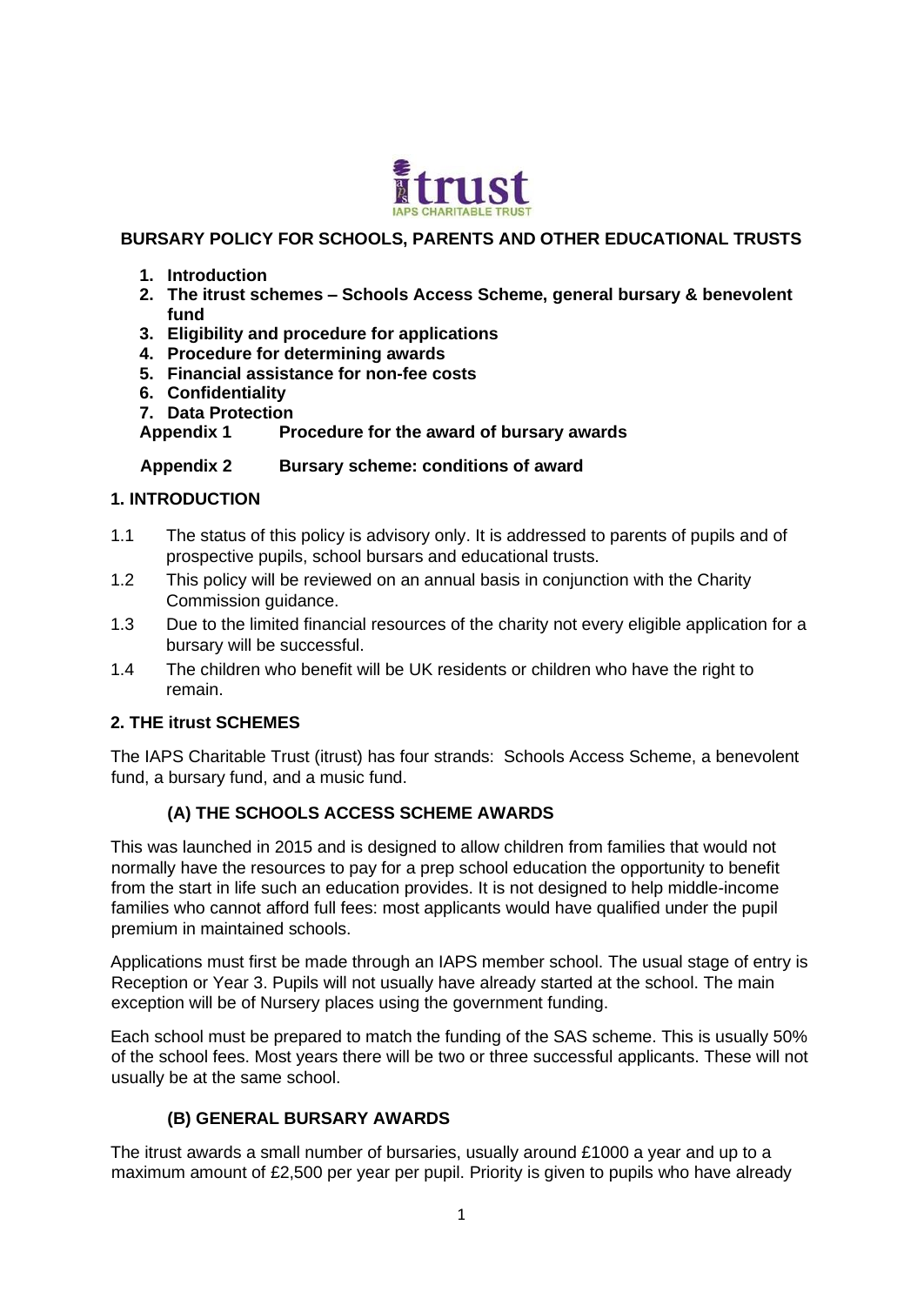started their education in independent schools, and whose families' financial circumstances have changed. The support of the school, or intended school, is essential and all awards are subject to an annual needs' assessment review.

The itrust does not support pupils in the sixth form or gap year or university students. Small grants may be made to individuals to enable a pupil to stay in a school environment for example from Year 6 to 8.

There will usually only be two to four bursaries each year.

## **(C) BENEVOLENT SCHEME AWARDS**

Objective is to relieve hardship by providing financial support for any of the following persons who are in necessitous circumstances:

- Any person who has or shall have been a member of IAPS as a head teacher who has retired from such headship.
- Any person who has or shall have been an official or employee of IAPS schools the widows, children, or other dependents of any such person as aforesaid or of a deceased person who was at one time a member of IAPS.
- Any other class of persons connected with education or schools and not for the time being members of IAPS as may be specified by IAPS by ordinary resolution with the consent of the directors.

It will also be used to promote the education of children of members or deceased members of the teaching profession by providing financial support for them to continue their education in independent senior schools where their families' financial circumstances are such that they would otherwise be prevented from doing so.

Support offered will be as wide a range of beneficiaries as possible with small grants rather than a smaller number of larger grants. The grant will bridge the gap between the family's income and the fees required. This grant is unlikely to be the primary source of funding. Priority will be given to parent(s) employed or formerly employed in IAPS schools, pupils in key examination years ie. Years 10 and 11 and pupils at schools where the school will match the funding.

## **(D) MUSIC**

The Harrison Memorial Fund awards grants to children in Years 3-8 to assist them attending choral or instrumental courses held in the UK. These typically include residential courses run by National Schools Symphony Orchestra, National Prep Schools Orchestra and Eton Junior Choral Courses, although other courses are considered upon application.

Eligibility and procedures for applications for Harrison Memorial Fund support - an application form for support can be downloaded from course websites named above, or can be requested from the HMF Secretary by emailing [iapsitrustmusic@gmail.com.](mailto:iapsitrustmusic@gmail.com) Applications are made by parents who cannot afford the course fees without support. Completed application forms are emailed to the above address, or by post to IAPS head office and proof of earnings will be required to accompany the application. Once the application is received, the HMF Secretary will contact the child's school to confirm details given on the application form, before any award is made. Awards are confirmed by email and the course administrator is informed directly and payment is made directly to the course.

## Conditions of award -

Pupils attending the course are asked to write about their experience afterwards and send via email or to head office. This feedback is much appreciated by trustees. If feedback, or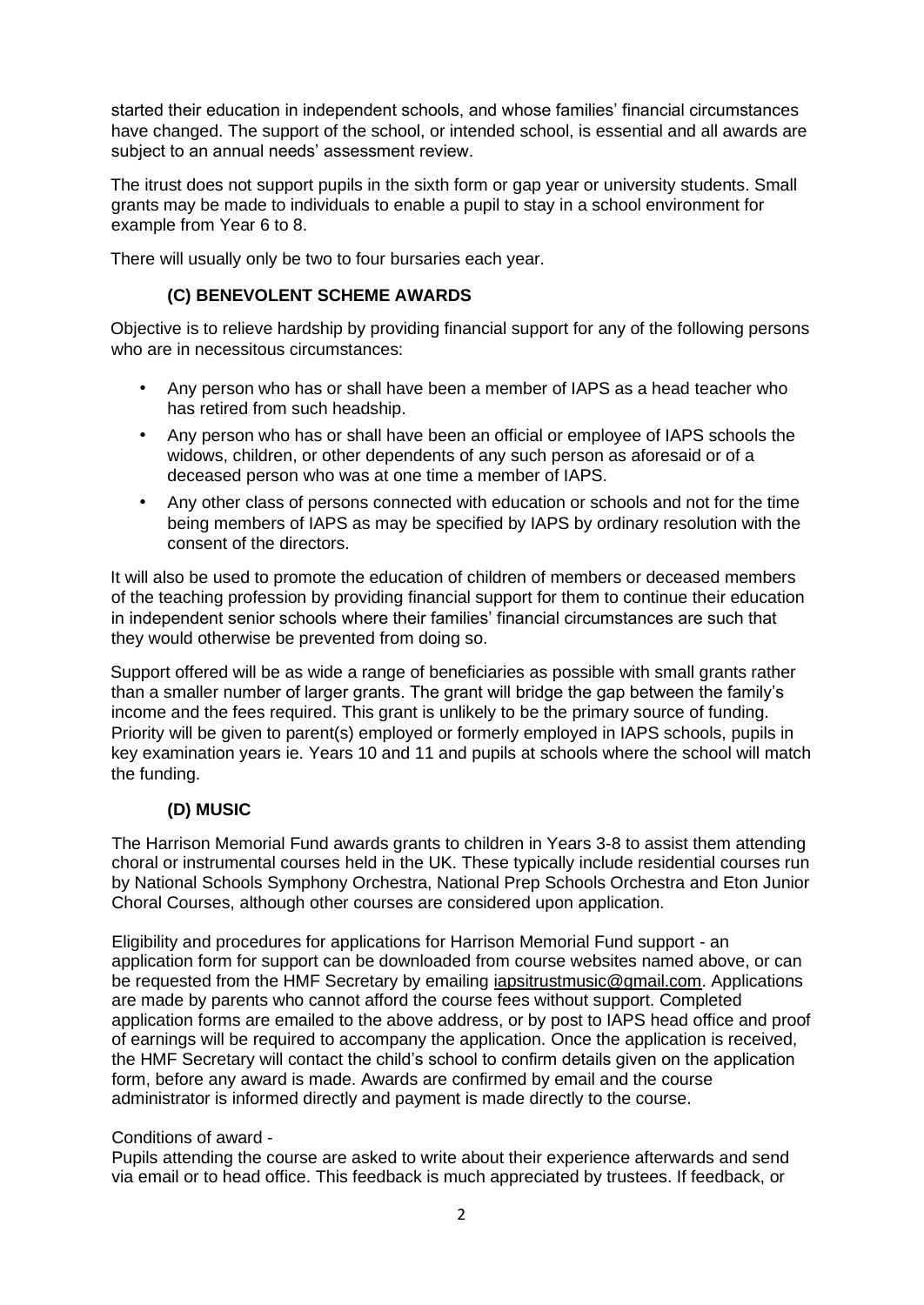any included photos, is to be used in any publication, further agreement will be sought from parents first.

Deadline for HMF awards is usually mid-May in the year of the course taking place

#### **3. ELIGIBILITY AND PROCEDURE FOR APPLICATIONS**

3.1 Bursaries and awards (except from the Harrison Music Fund) are entirely means tested and are awarded on an annual basis to parents who satisfy financial criteria set by the charity from time to time in relation to their income and the value of their capital assets.

It should not be assumed that because one child in a family is in receipt of a grant that other siblings will automatically be awarded one. Every case will be assessed separately.

3.2 Applicants should contact the bursar at the school office in the first instance for more information in relation to the financial criteria set by the charity. Then ask the grant secretary at itrustgrants@gmail.com for the relevant forms.

There is a seven-page application form in which parents detail such things as their circumstances, income, outgoings, expenditure, assets, capital liabilities and other dependent children.

3.3 All applicants for bursaries and financial support (except from the Harrison Music Fund) are required to undertake an assessment by the charity's externally appointed impartial advisors at the Bursary Administration Limited (BAL) and provide them with any supplemental information that is requested. It is critical that parents answer all the questions carefully and in full. Bursary Administration Limited (BAL) will check applications on behalf of the itrust. This frequently includes a home visit and will result in a confidential report being sent to the itrust committee. During the home visit families will be asked to provide relevant financial records and respond to questions about their financial history, current situation, and on-going commitments. A confidential report will be sent to the school. The school does not have any input into, or control over, the findings of the independent financial review. This will be an annual occurrence.

3.4 Children of parents with high incomes or high assets are not normally considered for help except when there are compassionate circumstances affecting the financial stability of the family. We anticipate that the families we support will have joint net assets usually in the form of a home and low incomes. They will NOT have any of the following:

- Significant savings
- A child already at an independent school fully funded by the parents
- A second property or land holdings
- Frequent or expensive holidays
- Expensive houses or cars

3.5 The committee reserves the right to exercise its discretion and its decision is final; there is no appeals procedure, and it is the responsibility of the applicants' family to provide true and accurate information. The committee will make awards to families which are the neediest. They will review the award each year to check that circumstances have not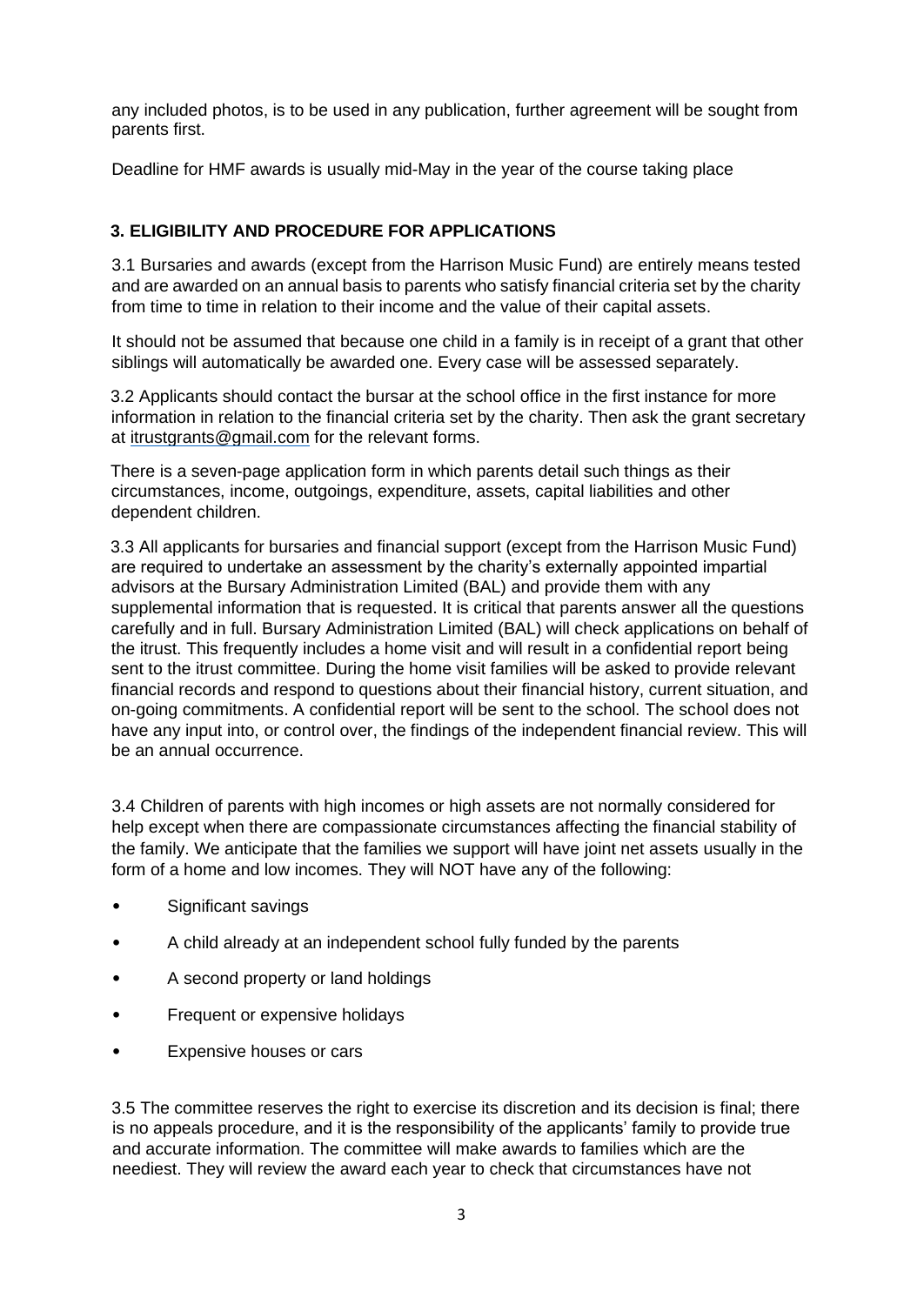changed, and the pupil's progress, behaviour, attendance, and attitude is in line with the school's expectations.

- 3.6 All bursaries and awards (except from the Harrison Music Fund) are subject to an annual means-test review by the school's externally appointed advisors (BAL). Nevertheless, should any of the circumstances change, the school must be informed without delay. For example, should the financial position of parents with a pupil already at the school change unexpectedly, they should contact the bursar as soon as possible so that a way forward can be agreed. Failure to divulge requested information or a change in circumstances to the school could lead to a bursary being withdrawn or withheld.
- 3.7 The deadline for applications, (except from the Harrison Music Fund) is mid-January each year. In exceptional circumstances the committee will, at their discretion, examine urgent cases that arise outside this timetable.

#### **4. PROCEDURE FOR DETERMINING AWARDS**

4.1 Bursaries and awards are awarded for one academic year and remain subject throughout that period to the conditions of award provided with the letter of offer. Financial Support Awards may be awarded on an annual or termly basis depending on the circumstances surrounding the provision of the award.

4.2 All bursaries are discretionary and are subject to review by the charity at any time. It should not be assumed that because one child in the family receives a grant that other siblings will automatically be awarded on. Every case will be assessed separately.

4.3 Each year the pupil's annual report will be sent from the school to the charity who reserves the right to withdraw the award should the child fail to fulfil their obligations. (See Appendix 2)

## **5 CONFIDENTIALITY**

All bursary and award applications are treated in the strictest confidence. Pupils will not be made aware that they benefit from a bursary unless informed by their parents.

#### **6 DATA PROTECTION**

All information provided by parents in connection with an application for a bursary or award will be processed in accordance with data protection principles as set out in the Data Protection Act 1998. Data will be processed only for the purposes of considering applications for bursaries and determining the success of such applications and the information provided will not be used for any purpose.

## **7 COMPLAINTS**

The IAPS itrust complaints policy is available from the IAPS office. iaps@iaps.uk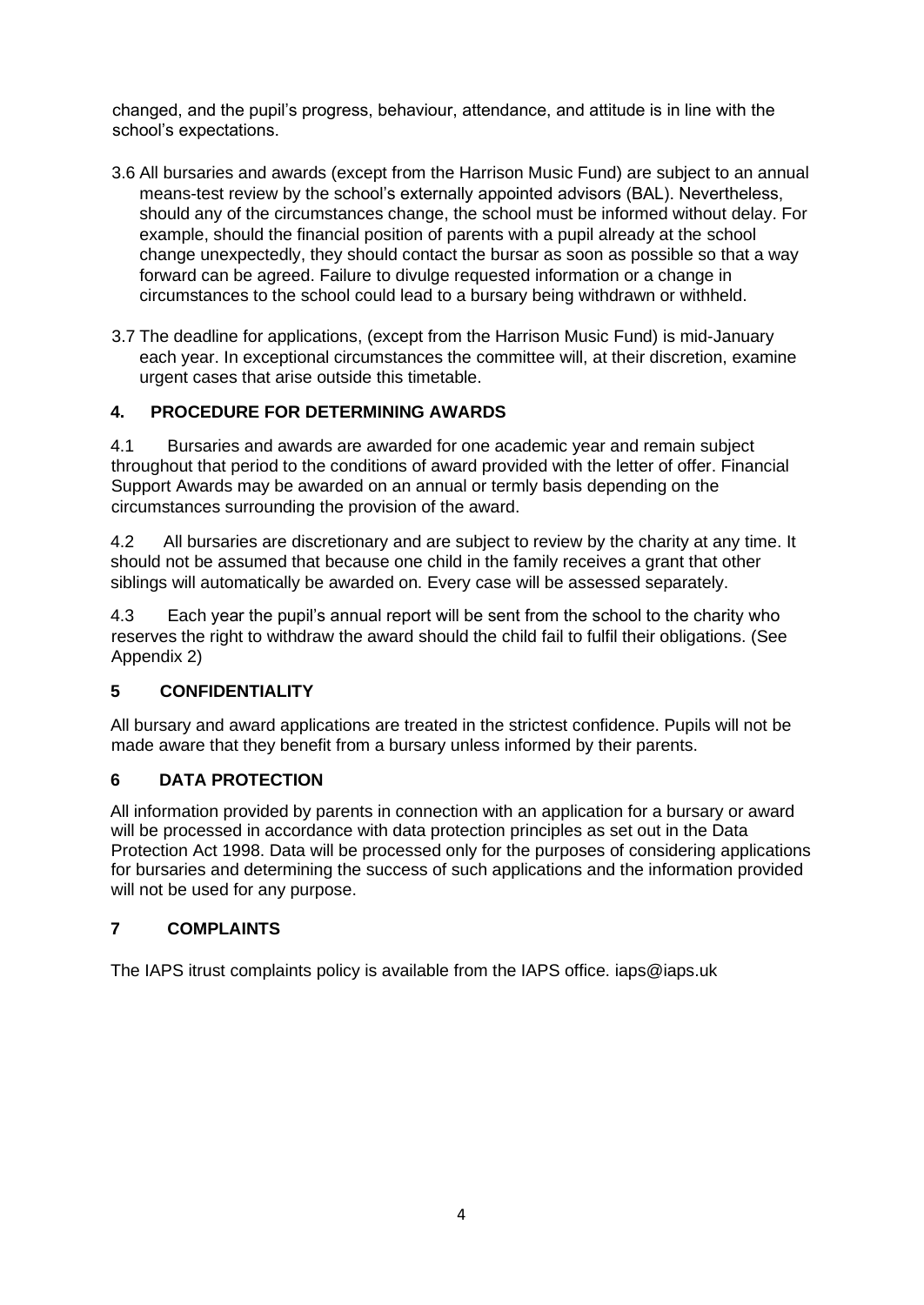# **APPENDIX 1**

## **Procedure for the award of bursary awards**

The steps to the award of a bursary or award are as follows:

- 1. Parents enquire about a place for their child at a school.
- 2. Parents are sent a prospectus and the registration form, and the availability of bursaries or awards at their chosen school is mentioned.
- 3. Parents complete the registration form and return to the school along with the registration fee.
- 4. Parents apply for a bursary or award in writing to the bursar using the school's bursary application form. The school will contact IAPS if they feel a pupil would benefit from an itrust bursary or the SAS scheme and feel they fit the criteria. This is usually done at the start of the spring term and will include a letter of recommendation from the head.
- 5. Child is assessed through meeting with the headteacher of the school. Head considers offer of a place.
- 6. The school's bursaries sub-committees (or equivalent) considers an award of a school bursary award.
- 7. IAPS considers the application for assistance and lets the school and parents know of the outcome.
- 10. Letter of offer of the award of a bursary and the conditions of award is sent to the parents.
- 11. Parents accept offer of a place and bursary by completing the acceptance form and returning with the acceptance deposit. Parents will have a home visit from the school's externally appointed advisors (BAL). The findings from that visit are reported to the itrust and the school.

## NOTE: **Documents to be provided include**:

Last 3 payslips Last P60 Latest audited accounts (if appropriate) Latest management accounts (if audited accounts are more than 9 months old) Latest self-assessment tax calculation (if appropriate) Schedule D self-employment income declaration (if appropriate) 3 months' bank statements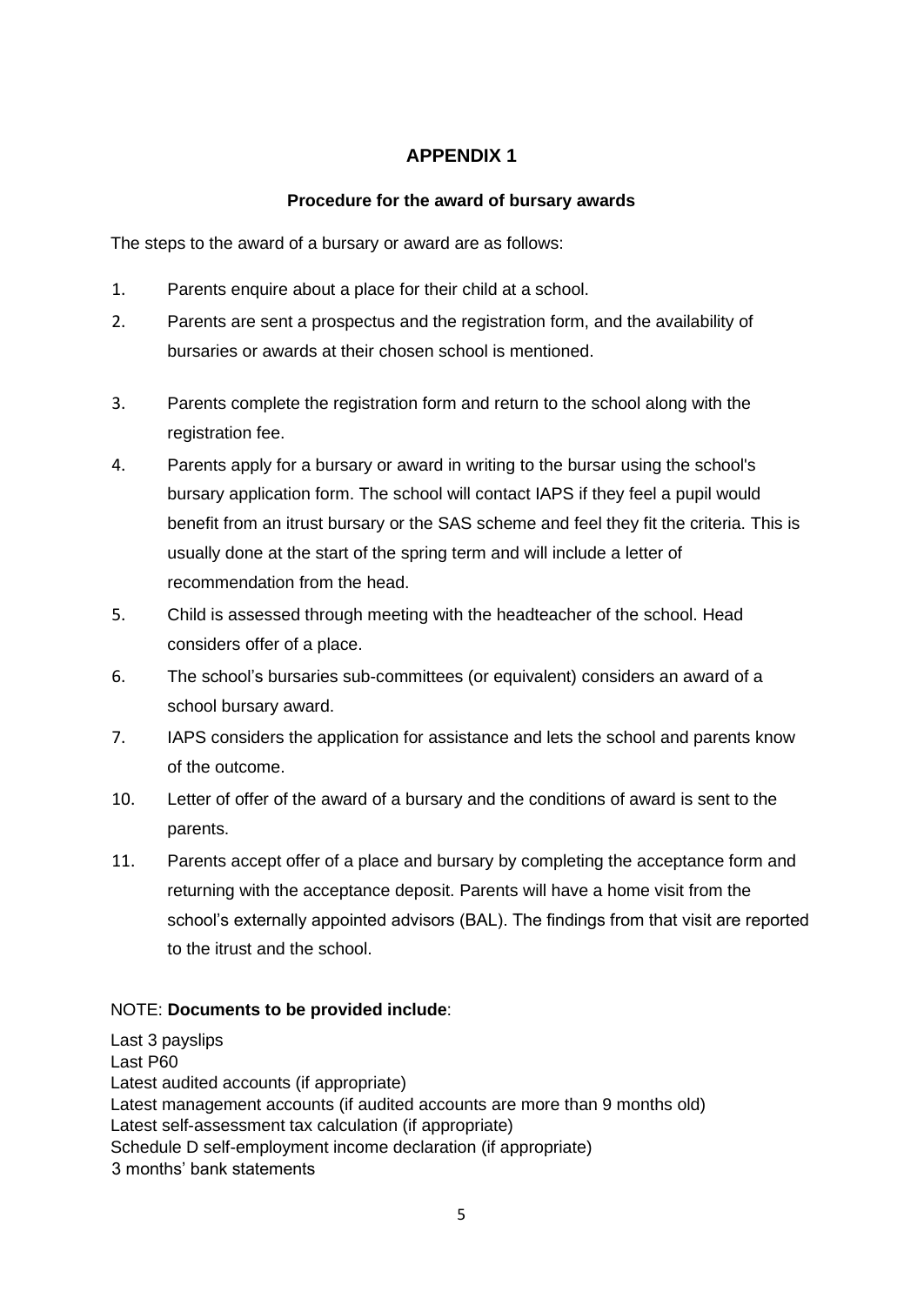Proof of value of investments (may include internet valuation) Latest pension and endowment valuation Benefit letters (if appropriate)

Latest mortgage statement (on all properties if appropriate) / rent agreement Latest loan statements Contents insurance schedule

Legal financial agreements

Any other appropriate documents to support the application.

#### **APPENDIX 2**

#### **Bursary scheme: conditions of award**

- 1 **Grant of the award:** All awards and bursaries are granted at the sole discretion of the itrust charity.
- 2 **Obligations of the pupil:**A pupil who is the subject of an award is required to work hard, to contribute positively to the life of the school, to be a credit to the school and to set a good example to other pupils. The pupil must adhere to the school's required standards of conduct, attendance, attitude, behaviour, and progress. These are *Purposes of the Award*.
- 3 **Obligations of the parent/s or guardians:** The parents are required to:
	- 3.1 Support and encourage the pupil to achieve the *Purposes of the Award*; and
	- 3.2 Treat the school and its staff reasonably and to uphold the aims and the good name of the school; and
	- 3.3 Comply with the school's Terms and Conditions.
- 4 **Means tested awards:** All means tested awards will be subject to annual review and the parents shall each year be required to complete an assessment. This will usually take place in the spring term and may involve a home visit by an independent company to verify all information provided. This review process may lead to the bursary being amended to reflect the family's circumstances.
- 5 **Continuation of the award:** Continuation of the award is dependent upon the following conditions being fulfilled:
	- 5.1 In the case of a means-tested award, parents satisfying the school's financial requirements each year; and/or
	- 5.2 In respect of all awards:
		- 5.2.1 The financial resources allocated by the school to support the award being enough to maintain the award; and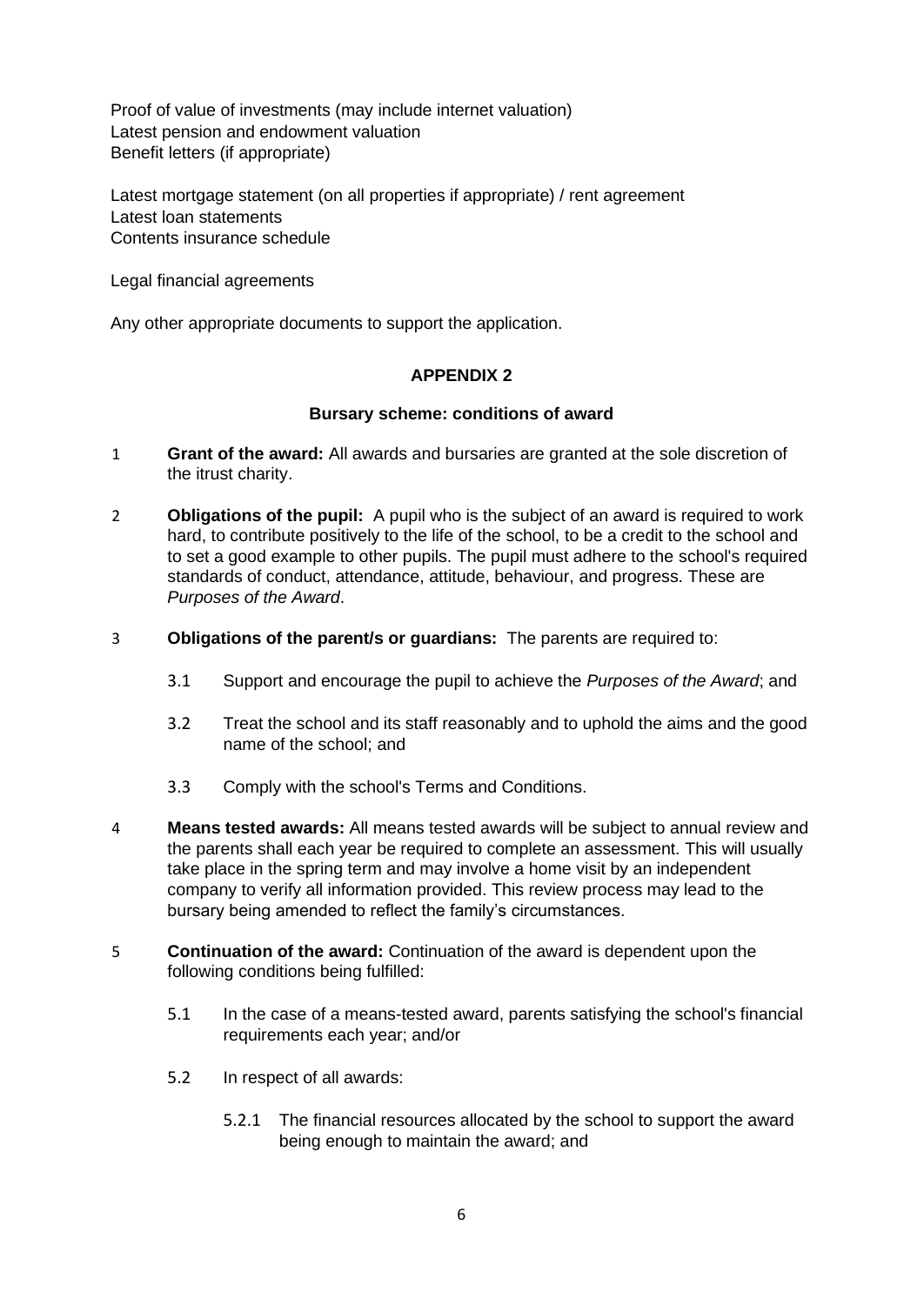5.2.2 It being in the financial interests of the school to maintain the award.

5.3 Grants from any of the schemes are not transferable. If a pupil wishes to change school a new application must be made.

- 6 **Confidentiality**: The value and terms and conditions of the award shall remain confidential between the parents and the school.
- 7 **Termination of the award***:* The award may be terminated on the following grounds:
	- 7.1 **Termination on financial grounds:** The school may terminate an award on one term's notice if, in the opinion of the school governors acting in good faith:
		- 7.1.1 The parents have not satisfied the school's financial requirements under paragraphs 4 and 5.1 above; or
		- 7.1.2 The school is no longer able to continue the award under paragraph 5.2 above.

The termination will take effect from the date set out in the written notice.

- 7.2 **Termination on the grounds of conduct:** The school may terminate the award by written notice sent to a parent with immediate effect if, in the opinion of the school governors acting in good faith, one or more of the following conditions has been fulfilled:
	- 7.2.1 A pupil has not complied with the obligations set out in paragraph 2 above and in the further opinion of the governors there has been no significant improvement following consultation with a parent and/or the pupil and a written warning; or
	- 7.2.2 A parent has not complied with the obligations set out at paragraph 3 above; or
	- 7.2.3 The value and terms and conditions of the award do not remain confidential in accordance with paragraph 6 above; or
	- 7.2.4 The pupil is withdrawn without a term's written notice.
- 7.3 **Repayment of the award:** A parent will be required to repay all, or part of the benefits received under the award if it is terminated in any of the following circumstances:
	- 7.3.1 Under clause7.1.1 above if a parent has knowingly or recklessly provided false or inaccurate information about their financial position, all benefits received from the date on which the false or inaccurate information was supplied may be repayable.
	- 7.3.2 Under clause 7.2.1 above, if a pupil has been found to have committed a serious breach or a series of persistent minor breaches of School discipline for which the sanction would normally be